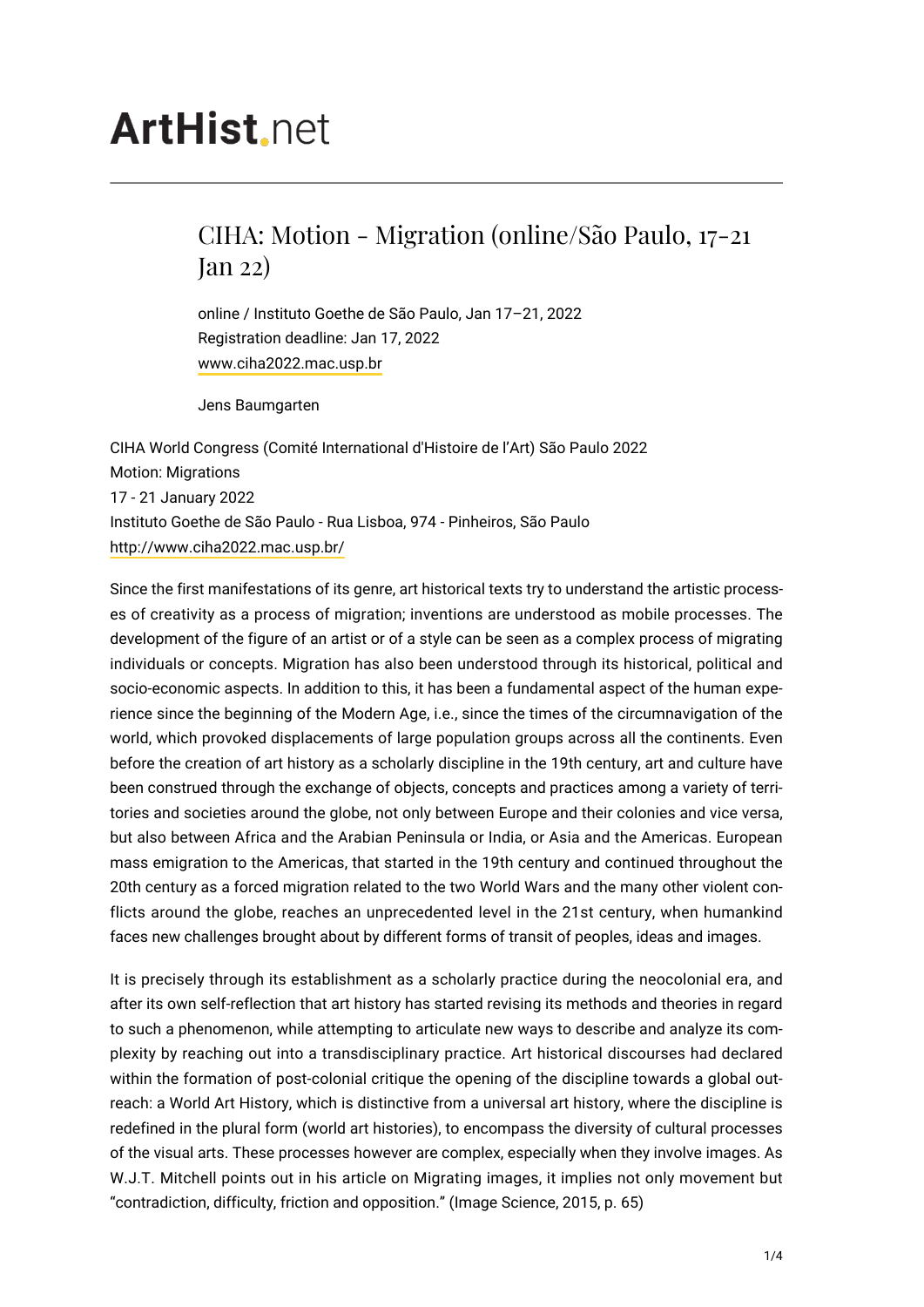ArtHist.net

The forthcoming CIHA conference aims to describe, to reflect upon and to analyze those different forms of migrations in a concrete, historiographical and theoretical way. Contemporary challenges can help us to define our epistemological questions, as well as historical foundation can deepen and widen the perspectives for our knowledge. Migration can mean a movement of peoples, objects and ideas (or concepts). How travelling artifacts can challenge cultural patterns? Migrated objects could be creative, for example, in establishing different cultural codes in collections – from the Wunderkammer to contemporary artist's networks; or they could be threatening within the cultural encounters – from apotropaic figures to iconoclastic manifestations, since the Byzantine iconoclasm to the recent destructions of the Bamiyan Buddhas or other objects declared as "world heritage". Does it make a difference whether such concepts, peoples and objects are forced to emigrate, or do it by free will? Concerning the object, how should we deal with the question of repatriation? How are art historical practices to deal with migrations across time? How does the latter help us to deal with the notion of anachronism? How productive and/or creative can it be when considering artistic practices and cultural exchanges? How, for instance, were pre-modern artifacts integrated in Renaissance architecture and their related concepts?

Migrations also shaped different cultural and therefore art historical so-called identities. In which way "Italian", "German" art was created? But also, how "American" (meaning here the United States), "Latin American" concepts were built on ideas of migration, or ideas of "Négritude" or "Méditerranée"? How are such national, regional or continental identities, conceived in a very specific historical moment, still used today? If they continue to emerge, what are they being used for, in a world that tends to become more and more globalized? What are the consequences of migrations of images and objects between different institutions, for example private and public, between countries or different cultural zones? How aesthetic concepts of Buddhism or Hinduism transformed the creative processes in other Asian regions? The influence of commercial routes for the migration of people, objects and ideas like the transpacific economy or the silk route?

Especially for the contemporaneity, but not exclusively, migrations between the so called 'real' and the 'virtual' reached such a level of complexity that it requires transdisciplinary approaches not only within the humanities, but also exchanges with other disciplines of the 'exact sciences': How can network theories help us to understand global artistic movements, how social media shape 'reality'; and how digital archives can help to preserve fragile documents and objects, but also how these new types of archives are threatened by other technological and cultural challenges? And what are the theoretical and methodological consequences?

As Mieke Bal has explained in her Travelling Concepts in the Humanities: a Rough guide, art history, within the humanities, belongs to culture, but does not constitute it. Such critique will also be adopted here. The qualifier 'culture' indicates precisely that migrations of objects, persons and concepts should be analyzed in view of their existence in culture. And "They are not seen as isolated jewels, but as things always-already engaged as interlocutors, within the larger culture from which they are emerged" – and for our proposal from where or to where they are migrated.

If the last decade has seen an expansion of art history regarding the range of objects to be encompassed within the field, we still have to expand the discipline in terms of methodological and theoretical discussions. Western art historians – whatever this means, and this is a main issue to discuss - still see art historical theory as their domain, and rarely are open to theoretical and method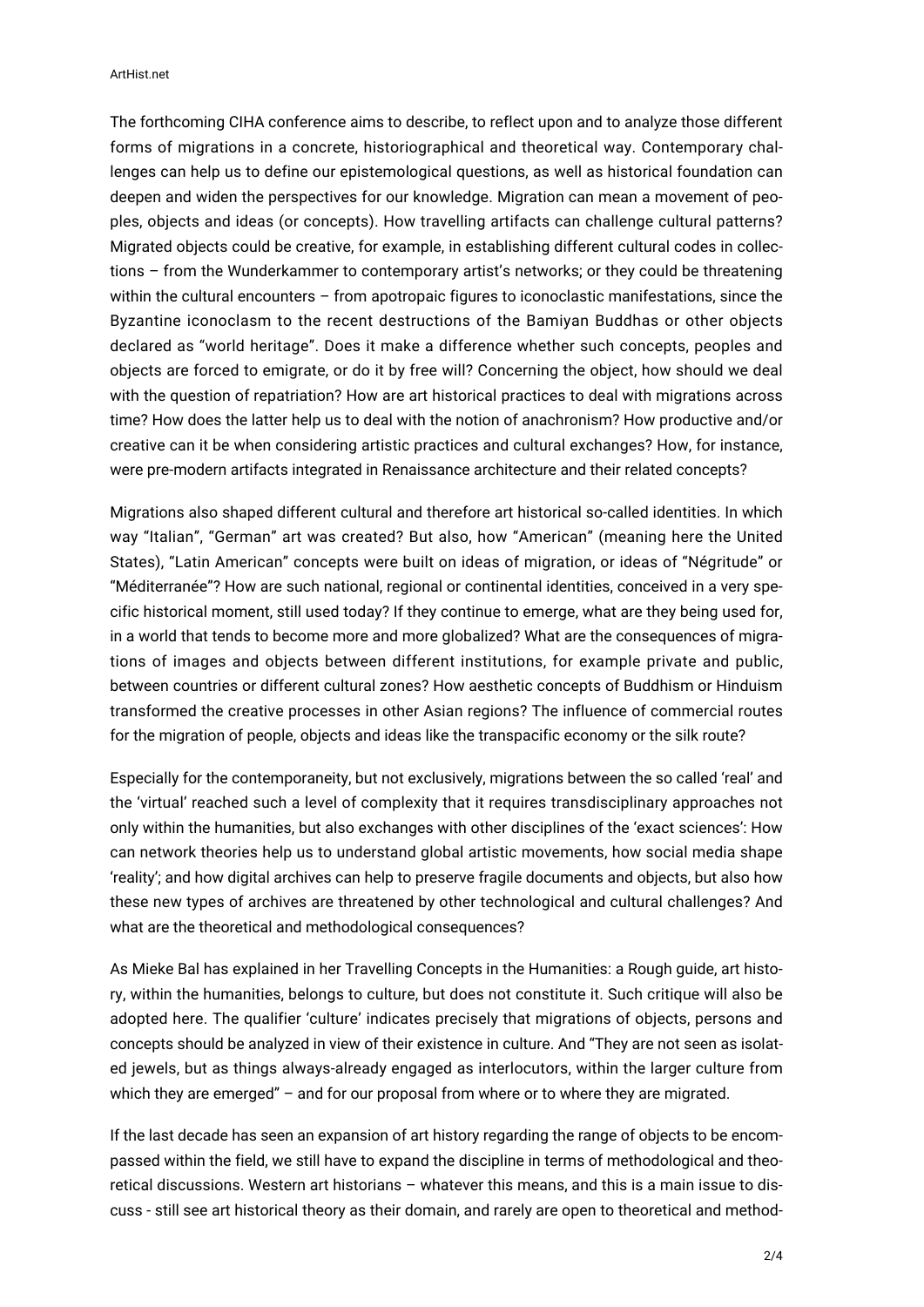ArtHist.net

ological debates running outside the mainstream of the discipline. The present Congress aims at changing this situation. The challenge of doing art history outside such an idea of "Western tradition" also places the effort of finding new ways to approach the field, and scholars sitting outside the main stream of art historical tradition are likely to have important contributions to give. What are the differences of art historical practices across the globe? How the discipline builds its practices in such different contexts? In which cases would it be more inclined to borrow new methods from sociology, anthropology and history, or to go to the fields of philosophy, aesthetics, philology and so forth? How do we "animate" objects in different contexts? How do they "react" to the different settings of art historical thinking? In this new perspective, migrations are of utmost importance to consider, for we cannot go on working with objects, concepts and peoples disconnected of their contexts. For us to be able to understand the world, as it has been shaped necessarily by the experience of dislocation and movement, it is vital to deal with these different layers of the making of art. This congress, specifically in its Brazilian counterpart, intentionally wants to avoid a whole range of "post-colonial" approaches, which are generally considered adequate for a conference held outside Europe and the U.S. The idea is to reinforce central discussions that concern the field as a whole to a relatively new but lively center of art historical practice, such as Latin America.

Last but not least, the congress proposes to explore the concept of migration in art historical practice. In the contemporary scenario, the concept of migration acquires new meanings and can be seen as a disturbing element within the social network, in general, and in art in particular. Migrations produce unpredictable movement and resistance, disorganizing special and temporal coordinates. Migrations create what art historian Inge Boer described as "uncertain terrains", in which frontier lines are transformed in imprecisely defined zones of encounters where multiple special references and multiple temporalities are obliged to coexist. Mieke Bal considers these spaces as offering resistance over the "technical control" that dominates social structures today. In her understanding, it creates a space in which it is possible to experiment the tensions and conflict natural to life in society. In art, these experiences become visible and tangible. In other words, could the concept of Migration, seen as a disturbing element within contemporary society, become operative within the field of art history?

The 35th CIHA World Congress will be held within a collaboration with Italy, which will host the first part of the congress in 2019 in Florence. To migrate between the two continents throughout the extent of this joint conference, in two successive moments in Italy and Brazil, may also help us to grasp some of the metamorphosis that ideas, peoples and concepts suffer throughout their dislocation in space. We are sure that each researcher taking part in the conference will enter the discussion from their particular point of view and experience, so that we can expect a very lively, complex and challenging debate.

## Registration:

<http://ciha2021.mac.usp.br/registration/>

Program: <http://www.ciha2022.mac.usp.br/program/>

Reference:

CONF: CIHA: Motion - Migration (online/São Paulo, 17-21 Jan 22). In: ArtHist.net, Jan 10, 2022 (accessed